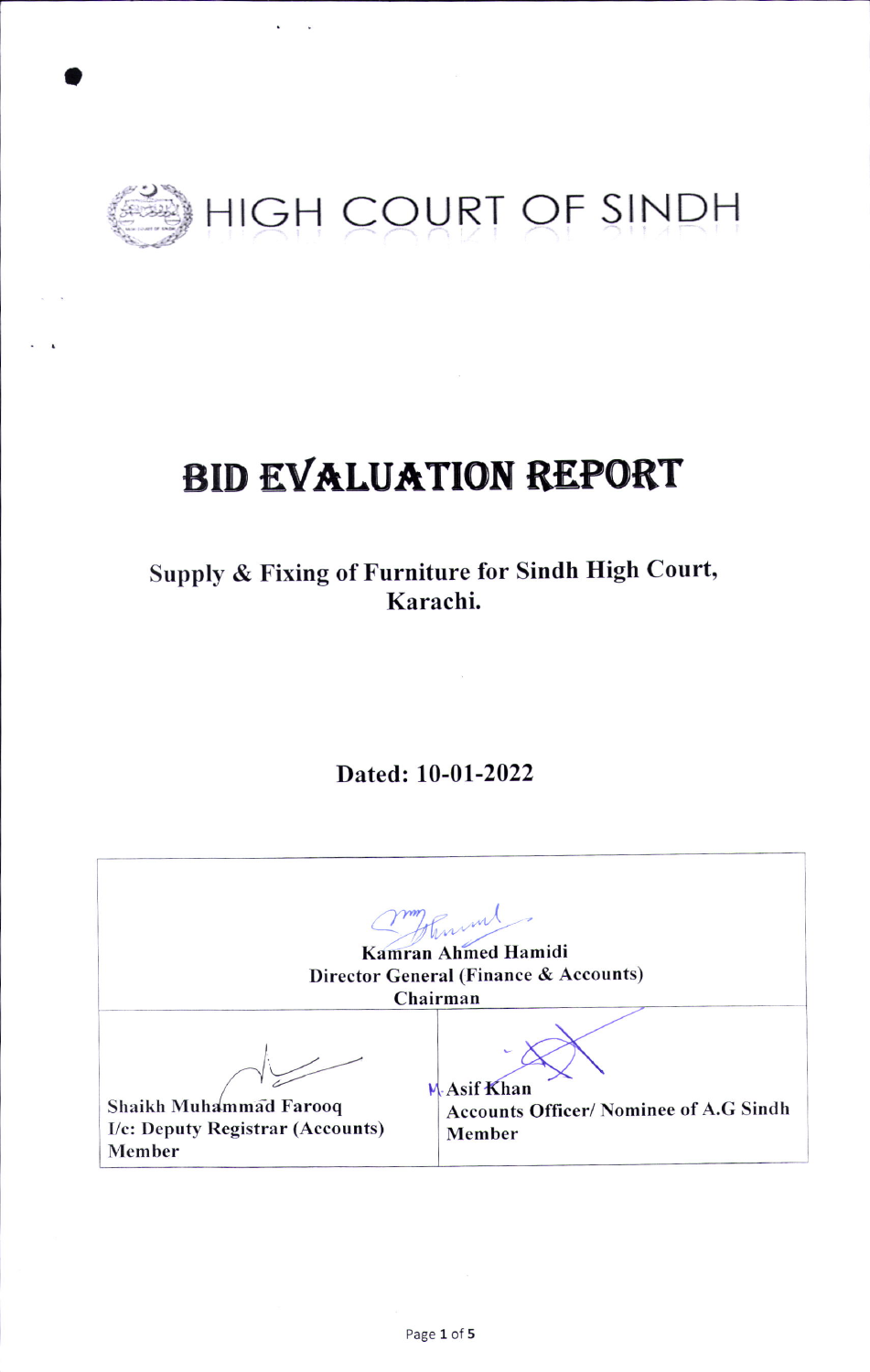

o

 $\mathbf{r}_{\rm{eff}}$  and

 $\mathcal{L}_{\rm{max}}$  .

 $\label{eq:3.1} \begin{array}{ll} \mathbb{E} \left[ \begin{array}{cc} \mathbb{E} \left[ \begin{array}{cc} \mathbb{E} \left[ \begin{array}{cc} \mathbb{E} \left[ \begin{array}{cc} \mathbb{E} \left[ \begin{array}{cc} \mathbb{E} \left[ \begin{array}{cc} \mathbb{E} \left[ \begin{array}{cc} \mathbb{E} \left[ \begin{array}{cc} \mathbb{E} \left[ \begin{array}{cc} \mathbb{E} \left[ \begin{array}{ccc} \mathbb{E} \left[ \begin{array}{ccc} \mathbb{E} \left[ \begin{array}{ccc} \mathbb{E} \left[ \begin{$ 

 $\alpha$  ,  $\alpha$  ,  $\alpha$